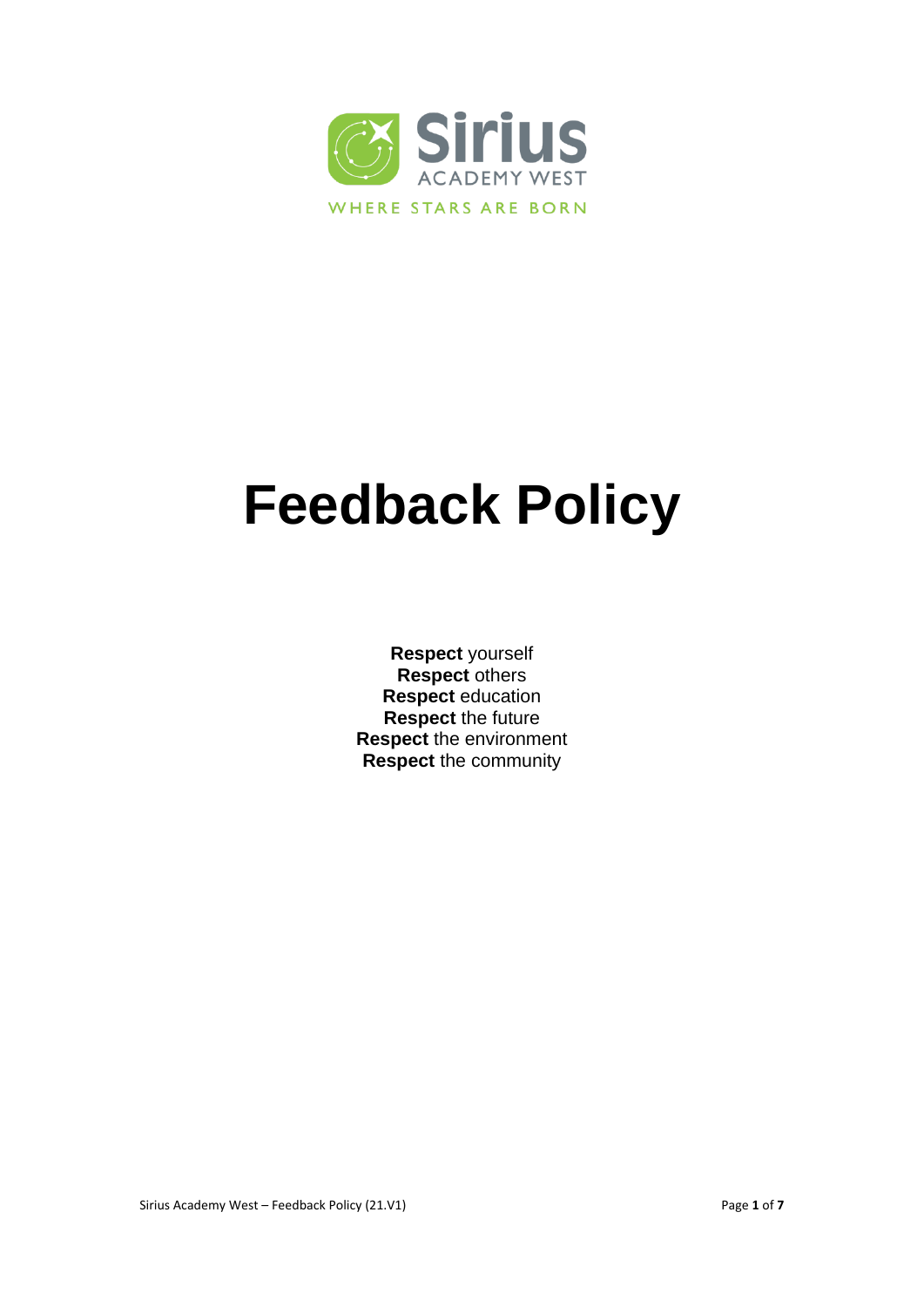#### **Feedback Policy**

- **1 Sirius Academy West seeks to implement assessment practices which:**
- 1.1 Strives for every student to improve.
- 1.2 Involves sharing challenging but achievable goals with students in order to motivate them towards producing high quality work and make progress.
- 1.3 Involves teachers and students in monitoring progress towards targets through reviewing and reflecting on assessment data.
- 1.4 Involves students in a broad range of assessment practices.
- 1.5 Provides constructive marking and diagnostic feedback to inform students of their next steps to ensure progression.
- 1.6 Gives praise and encouragement to demonstrate that teachers value students work through recognising what they do well.
- 1.7 Allows students to build up a realistic picture of their strengths and weaknesses and fosters a culture whereby it is acceptable to make mistakes, as they then learn from and remedy them.
- 1.8 Facilitates the monitoring of the effectiveness of teaching and learning.
- 1.9 Informs planning for progression.
- 1.10 Provides a record of past interactions for outside audiences.
- **2 Assessment Procedures**
- 2.1 These can be found in the Assessment Recording and Reporting Policy.
- **3 Feedback (including marking) and Procedures (Appendix 1)**
- 3.1 Teachers are expected to give regular feedback in in order to address misconceptions and used to inform further planning, to assess progress and inform pupils of how to improve.
- 3.2 Every learning activity need not be marked in detail. At GCSE, for example, we would not expect to check notes, some BTEC Coursework cannot be marked due to final submission rules etc.
- 3.3 Assessment descriptors and criteria should be used to give regular feedback to students on how they can improve. Students should be able to articulate next steps in their learning.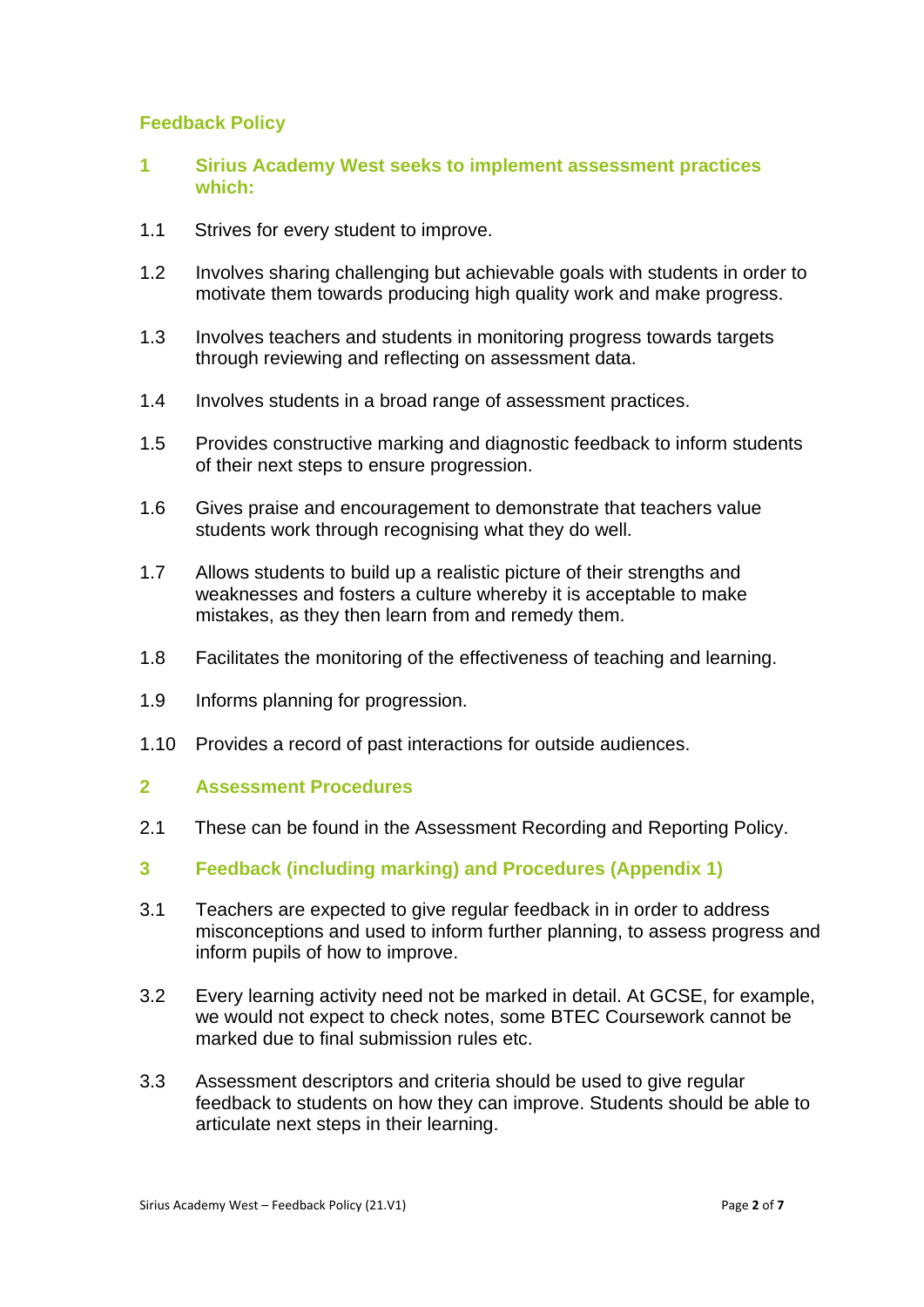- 3.4 Every individual spelling, grammar and punctuation error does not need correcting (Appendix 2). A limited number of key words (e.g. high frequency/subject specific terminology) should be corrected and students expected to copy the correct spellings. At GCSE level, errors should be identified, but students should correct them.
- 3.5 As a minimum requirement, teachers are expected to give the following types of feedback (refer to appending for further details):
	- Give live feedback within the lessons
	- Make explicit the use of criteria (KS3 descriptors and KS4 and KS5 mark schemes) to track progress
	- Green Pen (DIT) should be evident throughout book as a strategy to encourage students to improve their work
	- Mark for IMPACT (meaningful, manageable and purposeful)
	- Marking and moderating of formal tests across all year groups
	- Department Marking Policy

#### **4 Data Collection Process**

- 4.1 These can be found in the Assessment Recording and Reporting Policy.
- **5 Celebrating Achievements and Reporting Home**
- 5.1 Following each Learning Cycle, Progress Summary Reports will be sent home to parents and carers showing teacher assessments, test scores, attitude to learning and homework.
- 5.2 In addition to progress summary reports, teachers are encouraged to feedback to parents, carers and students with additional commendations through:
	- Praise letters/postcards
	- Phone calls and text messages home should be sent home as appropriate
	- Rewards recorded electronically through Progresso
	- Exemplar student work and public exhibitions of Project Based Learning and practical/physical outcomes should be displayed and celebrated to support learning at the end of each project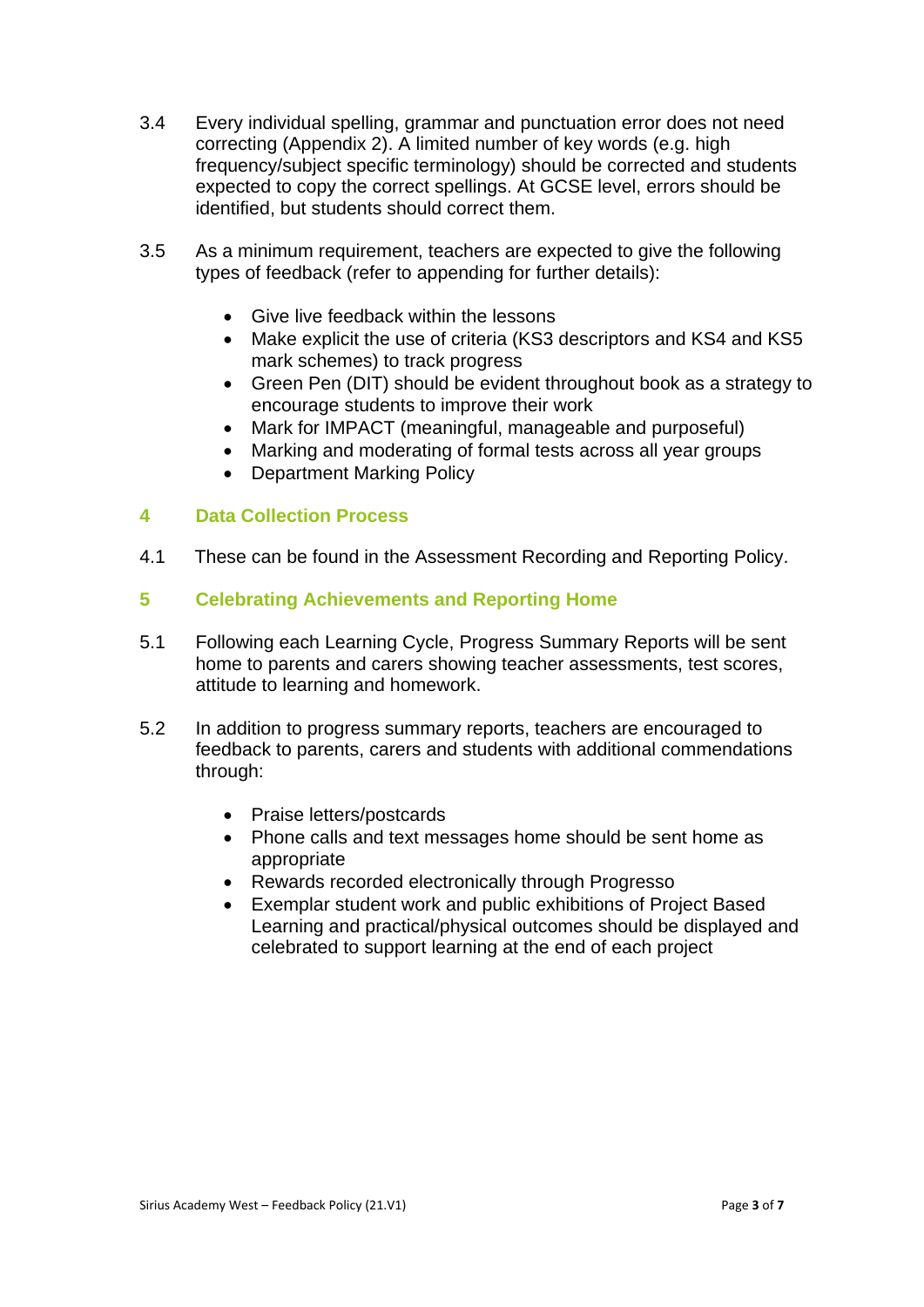# **Appendix 1**

- **1 Staff**
- 1.1 There are basic expectations for all staff, these include:
- 1.2 **Presentation to be of the highest standard**. Front of books should include:
	- Student name
	- Teacher name
	- Subject
	- Class/pathway

#### 1.3 **Presentation and work in books is a reflection of:**

- Staff expectations
- Students' attitude to learning (A2L) and behaviour

#### 1.4 **Books should:**

- Use departmental designs to emphasise high expectations and provide students with necessary supportive knowledge for them to use in lessons
- Book to be A4 size for every subject
- Ensure all student response to feedback is in Green Pen

#### 1.5 **Quality of work/high expectations:**

- Teachers should give feedback to students which ensures the quality of work in books improves and progresses over time
- Teachers encourage quality of presentation and pride in work
- Amount of work produced in lesson and seen in books should be demanding and reflect high expectations
- Teachers should use the teaching and learning information in the core knowledge booklet for staff to ensure appropriate resources are used to create challenging lessons
- Activities with a low level of challenge are not acceptable (e.g. word search, poster, cutting and colouring, copying out)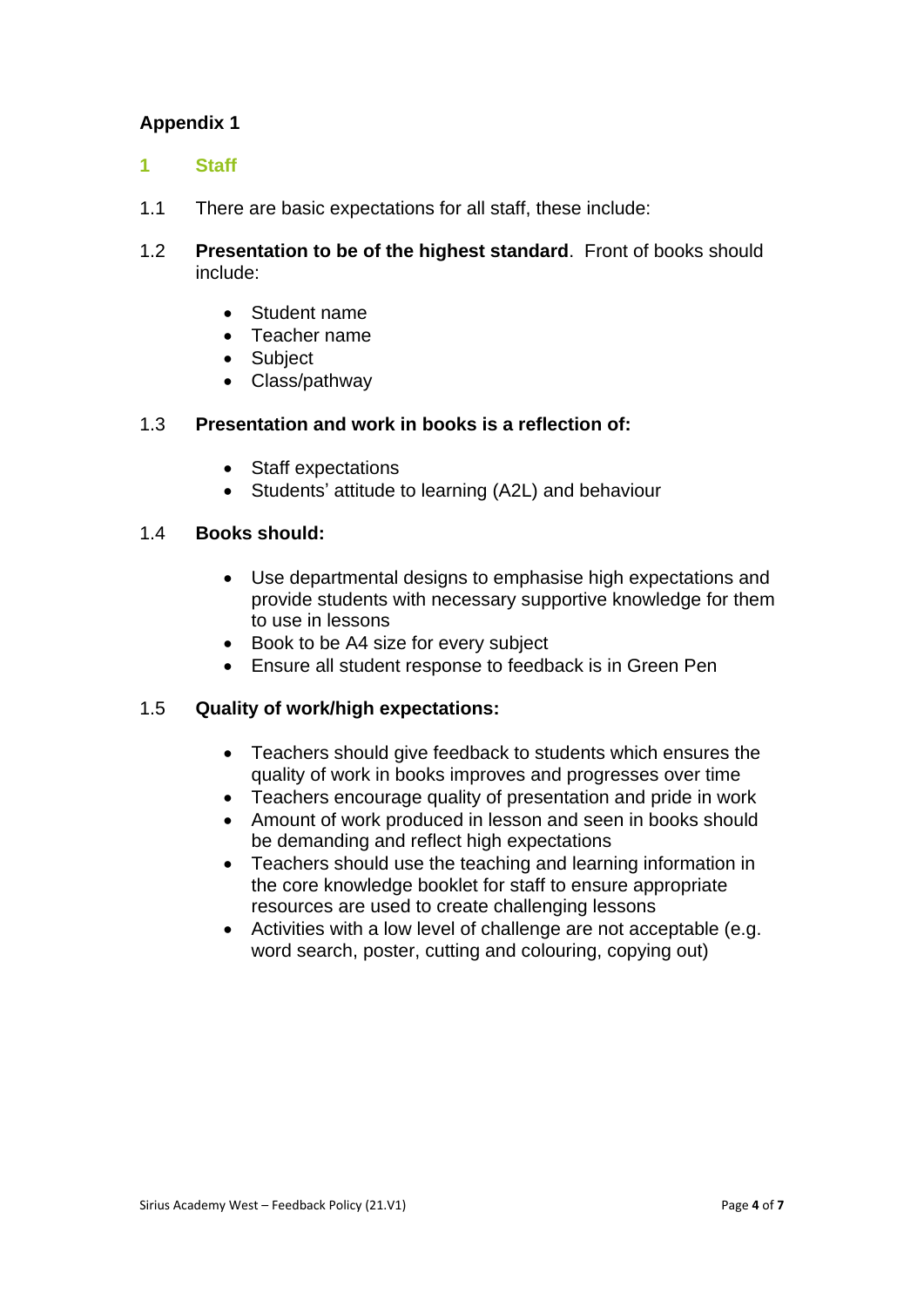### **2 All staff must; as a minimum Academy requirement:**

#### 2.1 **Give live feedback within the lesson:**

- Ensure students act on feedback and progress is made as a result
- Use specific strategies to give a variety of feedback (live, whole class, yellow box, dot, DIT)
- Live feedback should address misconceptions
- Instant feedback (i.e. questioning) to explicitly check learning has taken place
- Teachers should give whole class feedback to improve
- Teachers should give individual feedback where misconceptions occur and knowledge is not progressing sufficiently

#### 2.2 **Where appropriate using yellow box marking to:**

- Indicate where a student has failed to complete work and needs addressing
- Examples of yellow box should be where students have not answered all questions
- Not answered questions or tasks to reflect high expectations and depth of understanding
- Used as an indicator to 'zoom in' and expand on a section of work

#### 2.3 **Make explicit the use of criteria (KS3 descriptors and KS4 and KS5 mark schemes) to track progress:**

- Have the KS3 assessment descriptors stuck in students' books and clearly indicate where/when the students have achieved the criteria
- Have the KS4 and KS5 mark schemes and criteria available for students to clearly indicate where/when the students have achieved the criteria
- Students must consistently demonstrate against the criteria before it can be 'signed off' or acknowledged as achieved
- Evidence within the books should demonstrate how students have achieved the criteria (progress over time) and what they then need to do to improve
- The formative focus and feedback should be what students have done well (WWW) and what they need to do to improve (EBI) and this should directly correspond to the descriptors. WWW EBI diagnostic comments should be seen in books to support feedback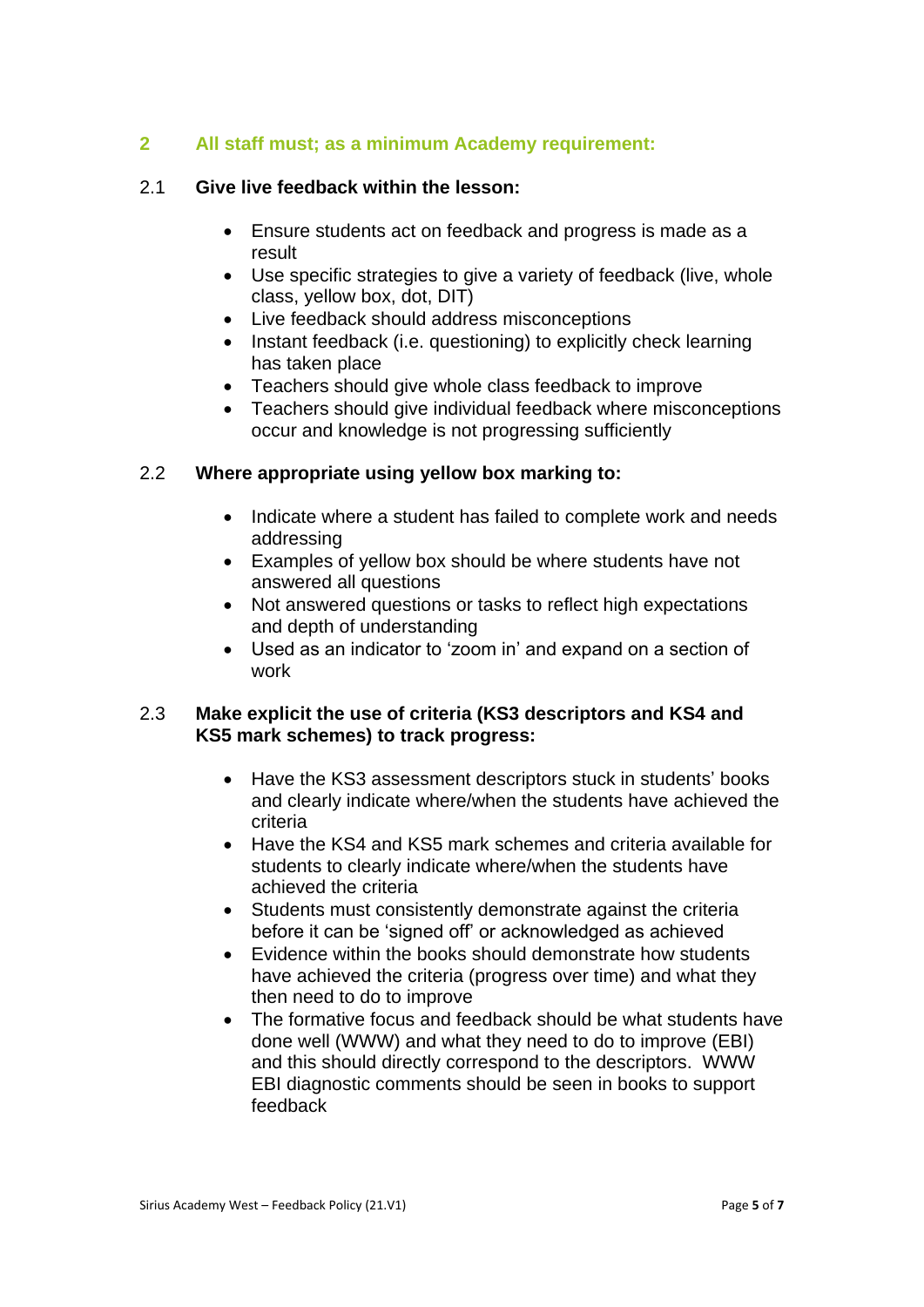## 2.4 **Green Pen (DIT) should be evident throughout books as a strategy to encourage students to improve their work:**

- Formative response in Green Pen should take place regularly and be a response to teacher feedback to improve work and show development in understanding (progress)
- Green Pen should be used where students have addressed ANY aspect of improvement in lesson (e.g. dot marking, literacy improvement, SPAG, peer and self-assessment, extended writing, re-draft and re-do)

## 2.5 **Mark for IMPACT (meaningful, manageable and purposeful)**

- Teachers should avoid marking and writing in books using general comments such as 'good work', 'well done' and 'add more detail', as this doesn't provide impact on student progress and could be given verbally. Teacher should avoid meaningless tasks such as stamps (i.e. 'verbal feedback given') and copying (i.e. copying objectives or bulk text)
- Students should know how marking helps them improve. If the teacher comment doesn't indicate this; then there is little impact on progress
- Literacy feedback should support students develop and improve their SPAG (refer to the 5 Literacy Strategies)
- Literacy feedback should be appropriate and personalised for student needs

## 2.6 **Marking and moderating of formal tests across all year groups**

- Tests marked to deadline
- Tests moderated within department
- Test results and question level analysis (QLA) shared with students in order to improve further

## 2.7 **Literacy**

- Before a piece of work is submitted to the teacher for feedback, it must be proofread by the student for SPaG errors.
- Teachers should identify and correct any remaining SPaG errors in students' work in the first instance. If the same error is repeated, students are then to correct their own SPaG errors as part of their reflection time, as directed by their subject teacher. This is a requirement for the marked piece of work which the teacher is expecting the student to improve and develop.
- Where students of lower ability or SEN, teachers are to use their professional judgment in supporting students with their spelling, punctuation and grammar. If a teacher feels it appropriate to